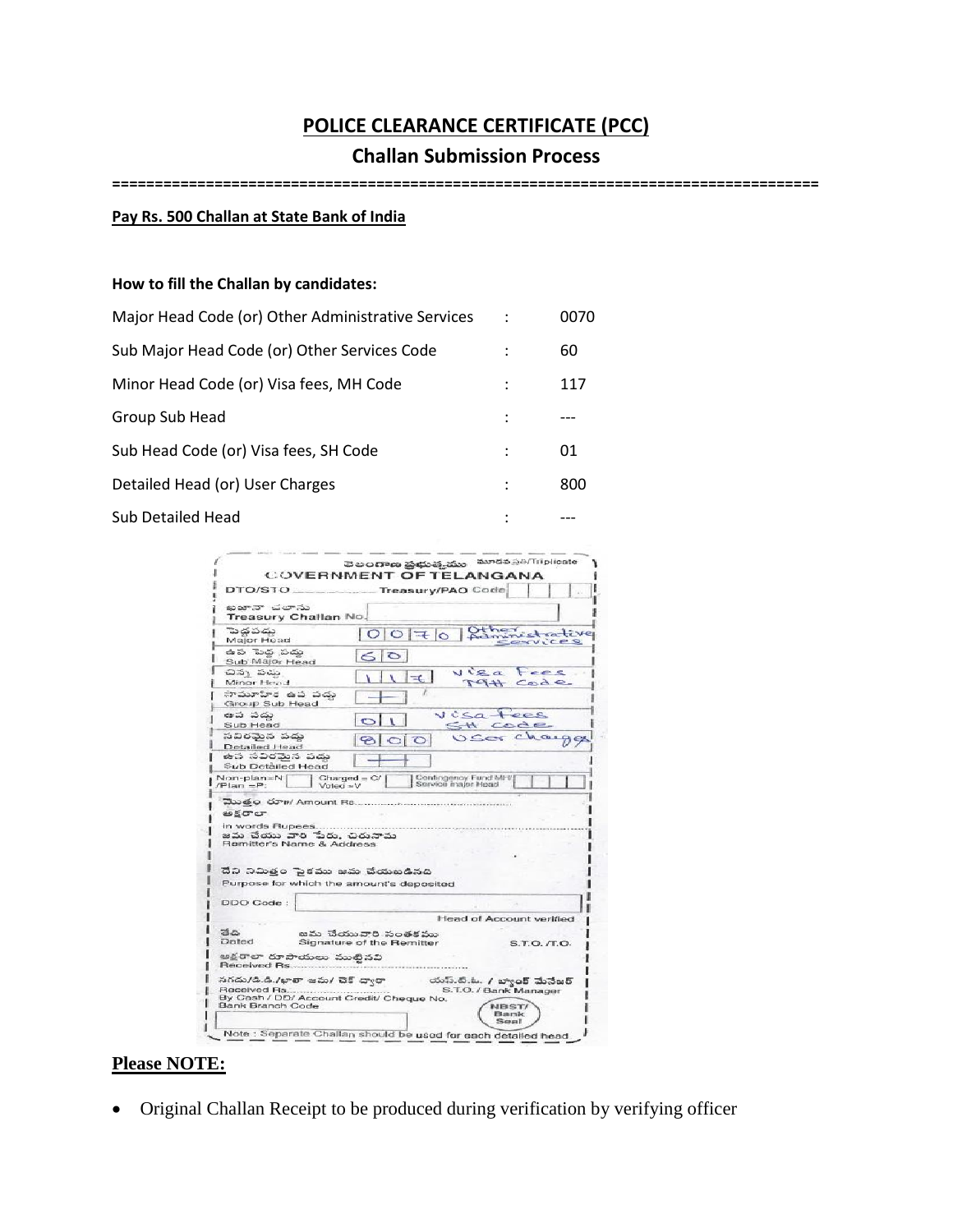### **Challan Submission Banks:**

| S.NO           | <b>DISTRICT</b>   | <b>BANK</b> | <b>BRANCH</b>                   |
|----------------|-------------------|-------------|---------------------------------|
| $\mathbf{1}$   | <b>HYDERABAD</b>  | <b>SBI</b>  | <b>GUN FOUNDRY</b>              |
| $\overline{2}$ | <b>CYBERABAD</b>  | <b>SBI</b>  | GURUHAKALPA                     |
| 3              | RACHAKONDA        | <b>SBI</b>  | <b>KEESARA</b>                  |
| $\overline{4}$ | SANGAREDDY        | <b>SBI</b>  | <b>COURT OPP</b>                |
| 5              | MAHABOOBNAGAR     | <b>SBI</b>  | <b>MARKET ROAD</b>              |
| 6              | WANAPARTHY        | <b>SBI</b>  | RAJEEV CHOWK MAIN BRANCH        |
| 7              | NAGARKURNOOL      | <b>SBI</b>  | <b>MAIN BRANCH</b>              |
| 8              | <b>NIRMAL</b>     | <b>SBI</b>  | <b>MAIN BRANCH</b>              |
| 9              | <b>ADILABAD</b>   | <b>SBI</b>  | SHIVAJI CHOWK                   |
| 10             | KAMAREDDY         | <b>SBI</b>  | SIRCILLA ROAD BRANCH            |
| 11             | MAHABUBABAD       | <b>SBI</b>  | <b>INDIRA GANDHI CHOWK</b>      |
| 12             | NALGONDA          | <b>SBI</b>  | <b>CLOCK TOWER</b>              |
| 13             | <b>SURYAPET</b>   | <b>SBI</b>  | <b>OLD BUS STAND</b>            |
| 14             | KARIMNAGAR        | <b>SBI</b>  | <b>COLLECTOR COMPLEX OFFICE</b> |
| 15             | <b>NIZAMABAD</b>  | <b>SBI</b>  | <b>GODOWN ROAD</b>              |
| 16             | <b>RAMAGUNDAM</b> | <b>SBI</b>  | <b>MAIN BRANCH</b>              |
| 17             | <b>SIDDIPET</b>   | <b>SBI</b>  | MOHIN PURA OPP JAIL             |
| 18             | WARANGAL          | <b>SBI</b>  | NAKKALGUTTA HANMKONDA           |
| 19             | <b>KHAMMAM</b>    | <b>SBI</b>  | <b>COLLECTORATE TREASURY</b>    |
|                |                   |             | RAMALAYAM STREEET               |
| 20             | <b>MEDAK</b>      | SBI         | <b>MAIN BRANCH</b>              |
| 21             | <b>ASIFABAD</b>   | <b>SBI</b>  | <b>SBI MAIN BRANCH</b>          |
| 22             | RAJANNA SIRCILLA  | <b>SBI</b>  | <b>SBI MAIN BRANCH</b>          |
| 23             | <b>JAGTIAL</b>    | <b>SBI</b>  | <b>SBI MAIN BRANCH</b>          |
| 24             | BHUPALPALLY       | <b>SBI</b>  | <b>SBI MAIN BRANCH</b>          |
| 25             | MULUGU            | <b>SBI</b>  | <b>SBI MAIN BRANCH</b>          |
| 26             | <b>GADWAL</b>     | <b>SBI</b>  | <b>SBI MAIN BRANCH</b>          |
| 27             | NARAYANAPET       | <b>SBI</b>  | <b>SBI MAIN BRANCH</b>          |
| 28             | <b>VIKARABAD</b>  | <b>SBI</b>  | <b>SBI MAIN BRANCH</b>          |
| 29             | KOTHAGUDEM        | <b>SBI</b>  | <b>SBI MAIN BRANCH</b>          |